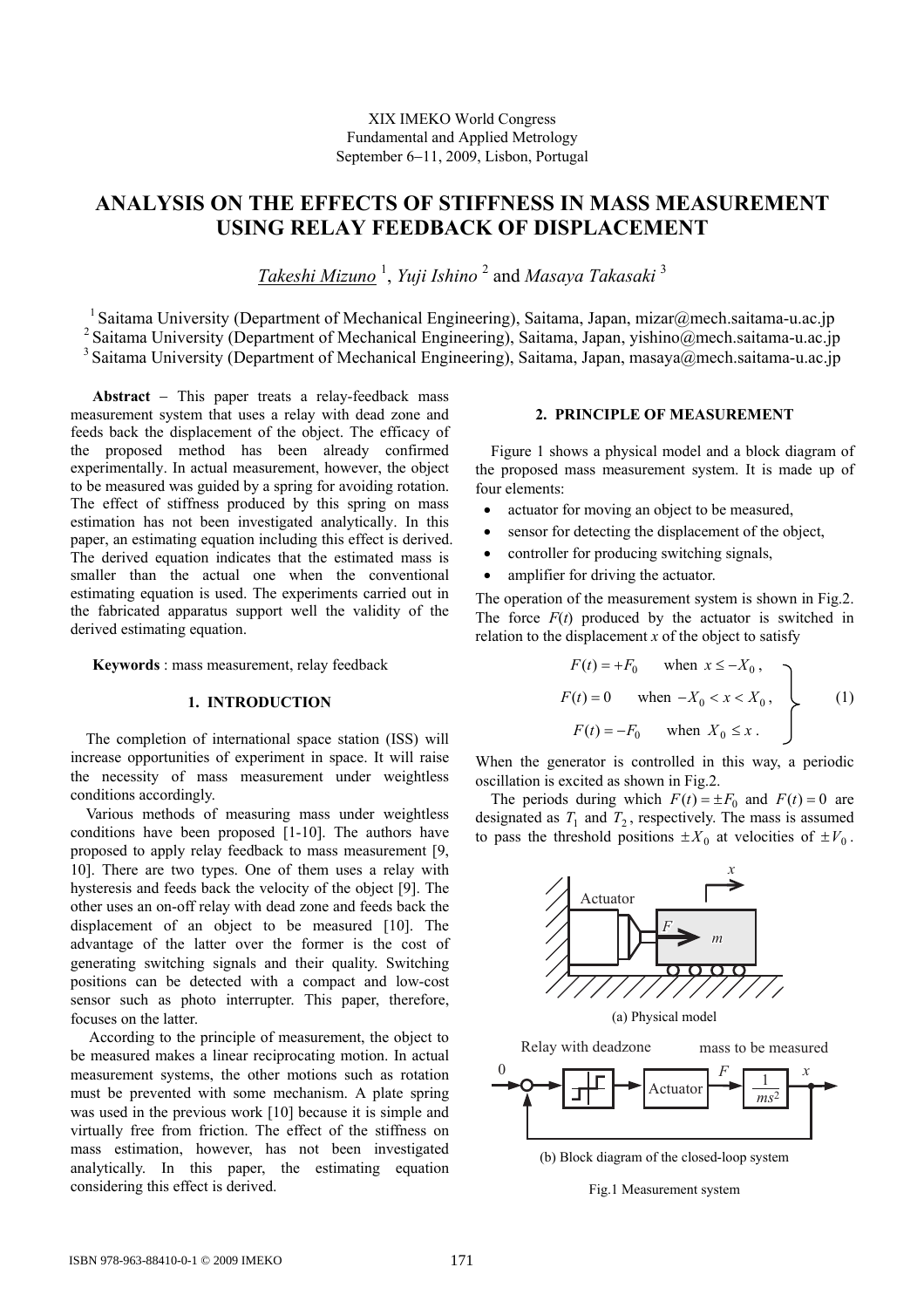When  $F(t) = F_0$ , the equation of motion is given by

$$
m\ddot{x} = F_0 \,. \tag{2}
$$

Solving (2) with  $x(0) = -X_0$  and  $\dot{x}(0) = -V_0$  leads to

$$
2V_0 = \frac{F_0}{m} \cdot \frac{T_1}{2} \,. \tag{3}
$$

When  $F(t) = 0$ , the equation of motion is given by

$$
m\ddot{x} = 0.
$$
 (4)

Solving (4) with  $x(T_1 / 2) = -X_0$  and  $\dot{x}(T_1 / 2) = V_0$  leads to

$$
2X_0 = V_0 \cdot \frac{T_2}{2} \,. \tag{5}
$$

Combining (3) with (5) gives

$$
m = \frac{F_0}{16X_0} T_1 T_2 \,. \tag{6}
$$

Therefore, the mass of measurement object is determined from the time interval measurement of  $T_1$  and  $T_2$ . It is to be noted that mass is determined independently of the velocity  $V_0$ .



Fig.2 Operation of the measurement system

## **3. ESTIMATION CONSIDERING STIFFNESS**

In the original configuration shown in Fig.1, the object makes a linear reciprocating motion and only the force of the actuator acts on the object. In actual measurement systems, however, it is necessary to prevent the other motions such as rotation. One method of prevention is to guide the object with linear-motion bearings. Rollingelement and slide bearings accompany friction, which increases uncertainty in measurement. Air bearing is virtually free from friction but needs an air source that should be avoided in space applications. Another method is to suspend the object with plate springs. This method has several advantages over the other methods. It is virtually free from friction, simple in structure, light in weight, inexpensive and in addition, easily replaceable even in space so that this paper focuses on this method.

The equations of motion including the effect of spring are given by

$$
m\ddot{x} = +F_0 - kx \qquad \text{when } x \le -X_0, \tag{7}
$$

$$
m\ddot{x} = -kx \qquad \text{when } -X_0 < x < X_0 \,, \tag{8}
$$

$$
m\ddot{x} = -F_0 - kx \quad \text{when } X_0 \le x \,, \tag{9}
$$

where  $k$  is the stiffness of spring. It is assumed that the steady-state response makes a closed trajectory in the phase plane as shown in Fig.3. Solving (7) with  $x(0) = -X_0$  and  $\dot{x}(0) = -V_0$  leads to

$$
x(t) = \frac{\alpha}{\omega^2} - \left(\frac{\alpha}{\omega^2} + X_0\right)\cos\omega t - \frac{V_0}{\omega}\sin\omega t\,,\qquad(10)
$$

$$
v(t) = \omega \left(\frac{\alpha}{\omega^2} + X_0\right) \sin \omega t - V_0 \cos \omega t , \qquad (11)
$$

where  $\nu$  is the velocity of the object and

$$
\omega = \sqrt{\frac{k}{m}},\tag{12}
$$

$$
\alpha = \frac{F_0}{m} \,. \tag{13}
$$



Fig.3 Trajectory of the steady-state response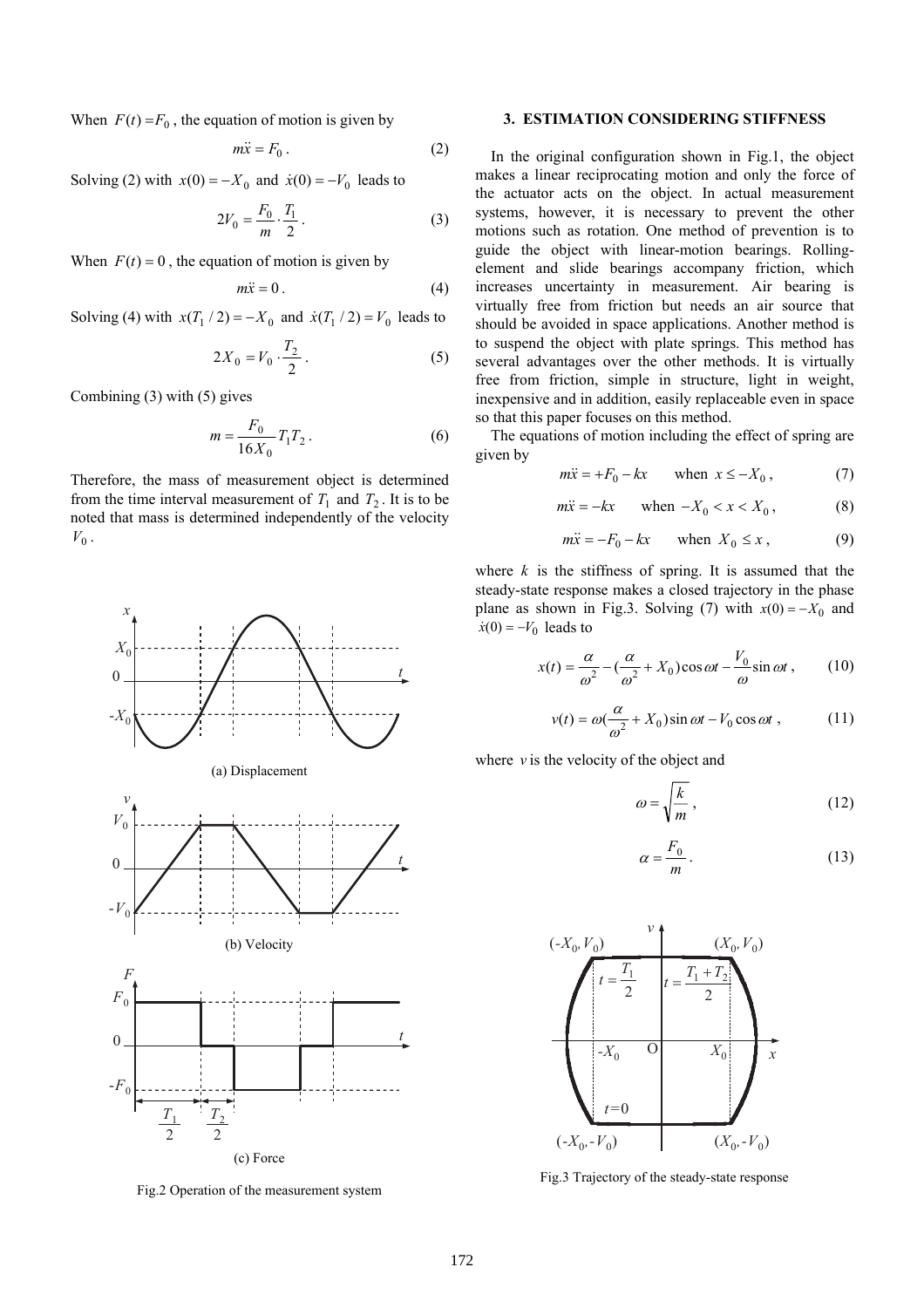Considering that  $x(T_1/2) = -X_0$  and  $v(T_1/2) = +V_0$  on the trajectory, we derive (14) from (11) as

$$
V_0 = \omega \left(\frac{\alpha}{\omega^2} + x_0\right) \tan \frac{\omega T_1}{4} \,. \tag{14}
$$

Solving (8) with  $x(T_1/2) = -X_0$  and  $\dot{x}(T_1/2) = +V_0$  leads to

$$
x(t) = -X_0 \cos \omega (t - \frac{T_1}{2}) + \frac{V_0}{\omega} \sin \omega (t - \frac{T_1}{2}), \qquad (15)
$$

$$
v(t) = \omega X_0 \sin \omega (t - \frac{T_1}{2}) + V_0 \cos \omega (t - \frac{T_1}{2}).
$$
 (16)

Define *T* by  $T = T_1 + T_2$ . Considering that  $x(T/2) = +X_0$ and  $v(T/2) = +V_0$ , we derive (17) from (16) as

$$
V_0 = \omega X_0 \cot \frac{\omega T_2}{4} \,. \tag{17}
$$

From (14) and (17), we get

$$
\left(\frac{\alpha}{\omega^2} + X_0\right) \tan \frac{\omega T_1}{4} \tan \frac{\omega T_2}{4} = X_0 \,. \tag{18}
$$

When the effect of stiffness is small, that is  $\omega T \ll 1$ . applying the approximation  $\tan \theta \approx \theta$  to (18) and neglecting the second-order term of ω*T* lead to

$$
\frac{\alpha T_1 T_2}{16} \cong X_0 \,. \tag{19}
$$

$$
\therefore m \cong \frac{F_0}{16X_0} T_1 T_2 \tag{20}
$$

This is same as the conventional estimation equation (6). Substituting (12) and (13) into (18) gives

$$
(\frac{F_0}{k} + X_0) \tan \frac{T_1}{4} \sqrt{\frac{k}{m}} \tan \frac{T_2}{4} \sqrt{\frac{k}{m}} = X_0.
$$
 (21)

Since it is impossible to express *m* in an analytical form explicitly, we derive an approximate equation by using

$$
\tan\left(\frac{T}{4}\sqrt{\frac{k}{m}}\right) \approx \frac{T}{4}\sqrt{\frac{k}{m}} + \frac{1}{3}\left(\frac{T}{4}\sqrt{\frac{k}{m}}\right)^3.
$$
 (22)

From  $(21)$  and  $(22)$ , we get

$$
m \approx \frac{F_0}{16X_0} T_1 T_2 \left\{ 1 + \frac{kX_0}{F_0} \left( 1 + \frac{T_1^2 + T_2^2}{3T_1 T_2} \right) \right\}.
$$
 (23)

Equation (23) indicates that the estimated mass is smaller than the actual mass by  $k(T_1^2 + 3T_1T_2 + T_2^2)/48$  when the conventional estimating equation (6) is used.

## **4. EXPERIMENT**

### *4.1 Experimental Apparatus*

Figures 4 and 5 show a schematic drawing of an apparatus developed for experimental study, and the outline of control



Fig.4 Experimental apparatus



Fig.5 Control and measurement system

and measurement system [10]. It has two voice coil motors (VCM's) whose maximum output force is 9.8[N]. One of them is used as an actuator, which is driven by a currentoutput power amplifier. The other is used for velocity monitoring or generating disturbances such as stiffness and damping to study their effects on measurement accuracy. The movers of the VCM's are connected with a mechanical coupling to move together. A plate spring is also connected to them for preventing rotation and keeping the position at a middle point without control.

A pair of photo interrupters is used to detect the switching positions  $\pm X_0$ . The value of  $X_0$  is adjusted by changing the width of a target plate that is attached to the connected movers. It is to be mentioned that the cost and weight of photo detector are much less than those of velocity sensors such as voice coil motor [9] and Doppler-type sensors [8].

Weights for changing the mass to be measured are attached to one end of the connected movers. At the other end, a sensor target for an eddy-current displacement sensor is fixed. The sensor is used for monitoring the position of the movers.

The control algorithm described by (1) is implemented with a DSP-based digital controller. The controller sends command signal  $(0, \pm I_0)$  to the power amplifier through a D/A converter. The electromagnetic force is switched to the